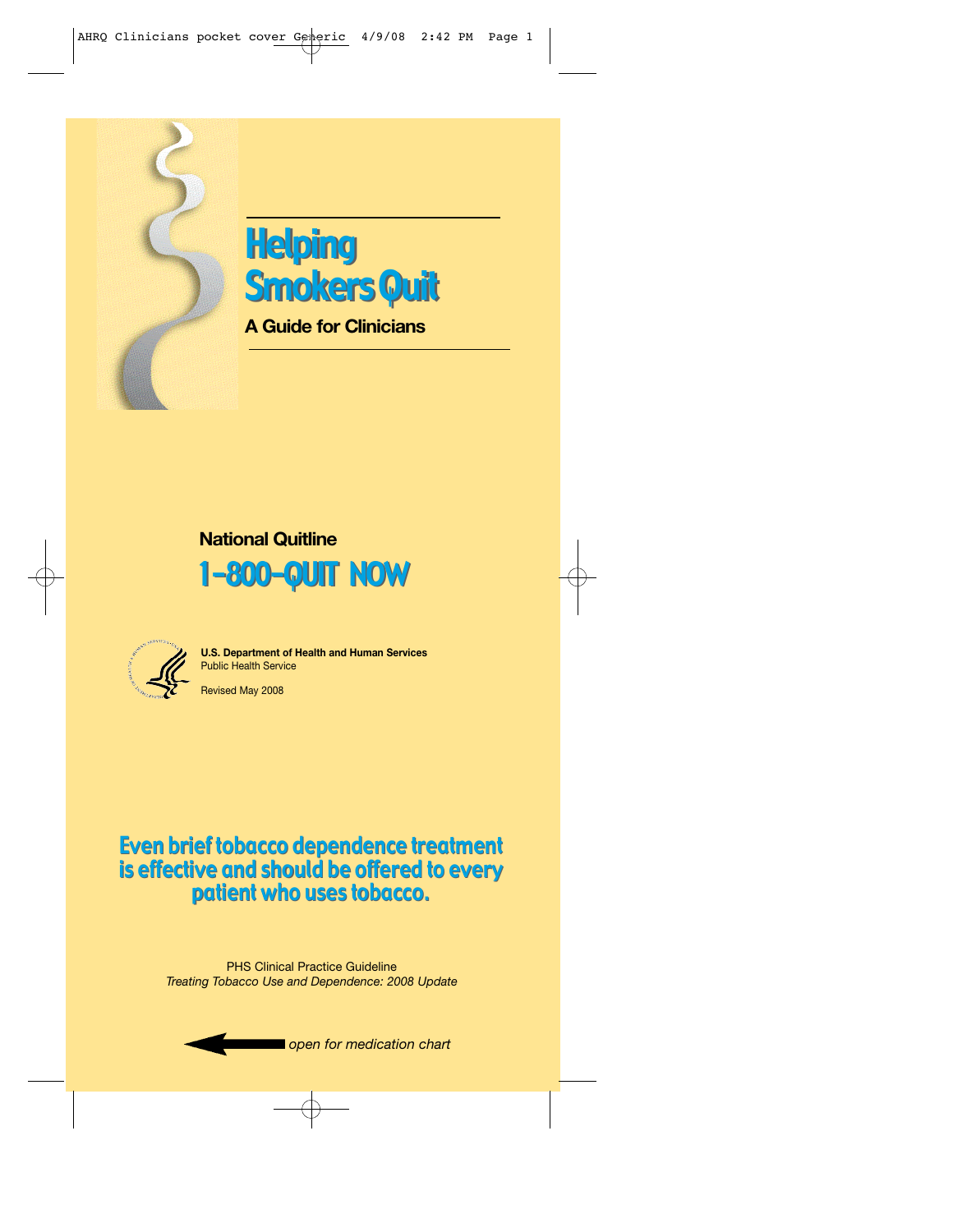Ask

# Ask about Ask about tobacco use at tobacco use at every visit. every visit.

Implement a system in your clinic that ensures that tobacco-use status is obtained and recorded at every patient visit.

| <b>VITAL SIGNS</b>                                                                                            |                                 |  |
|---------------------------------------------------------------------------------------------------------------|---------------------------------|--|
| <b>Blood Pressure:</b><br>Weight.<br>Pulse: -<br>Temperature:<br>Respiratory Rate:<br>Current<br>Tobacco Use: | Never<br>Former<br>(circle one) |  |
|                                                                                                               |                                 |  |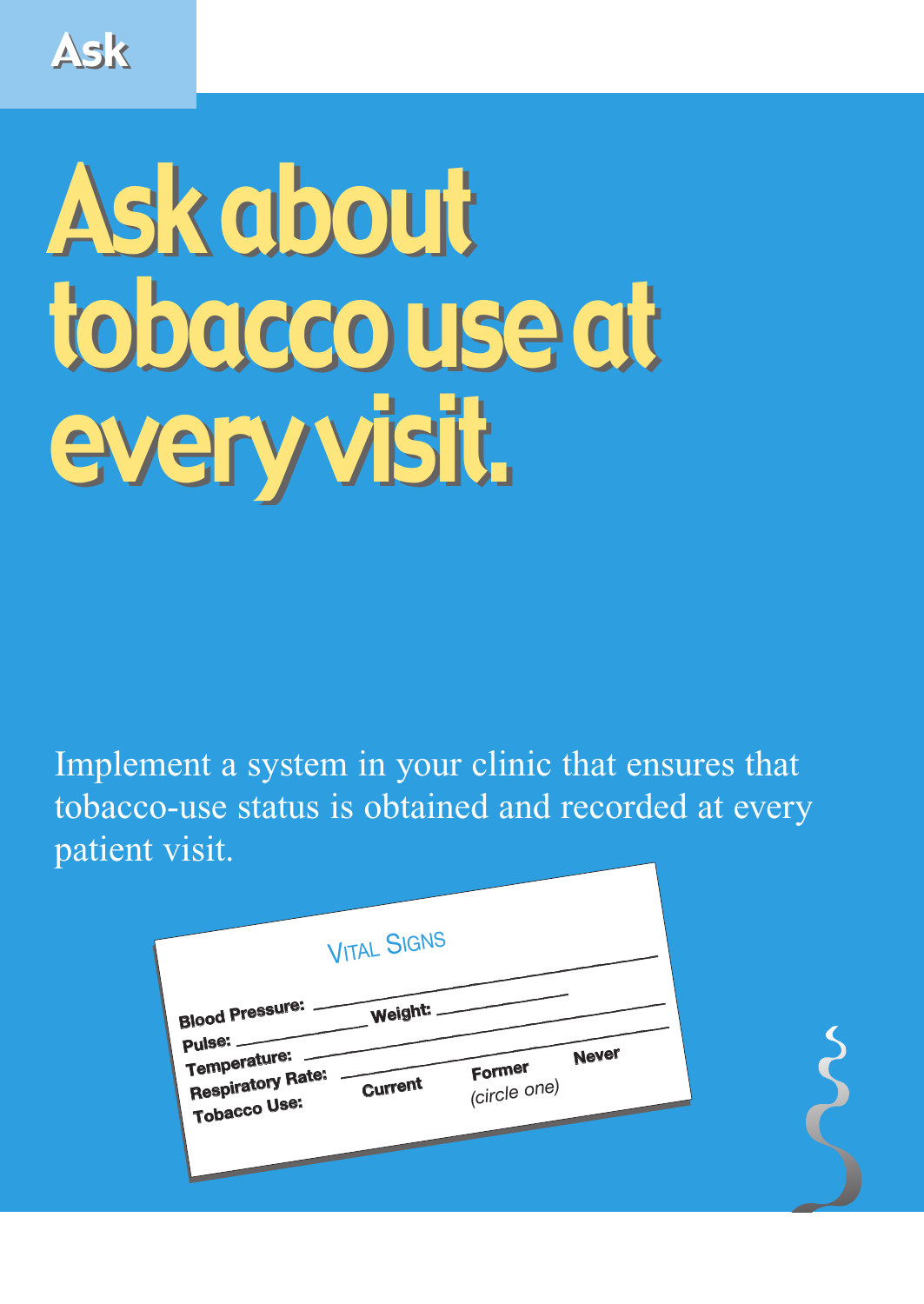### Advise Advise

# Advise all Advise all tobacco tobacco users to quit. users to quit.

Use clear, strong, and personalized language. For example,

> *"Quitting tobacco is the most important thing you can do to protect your health."*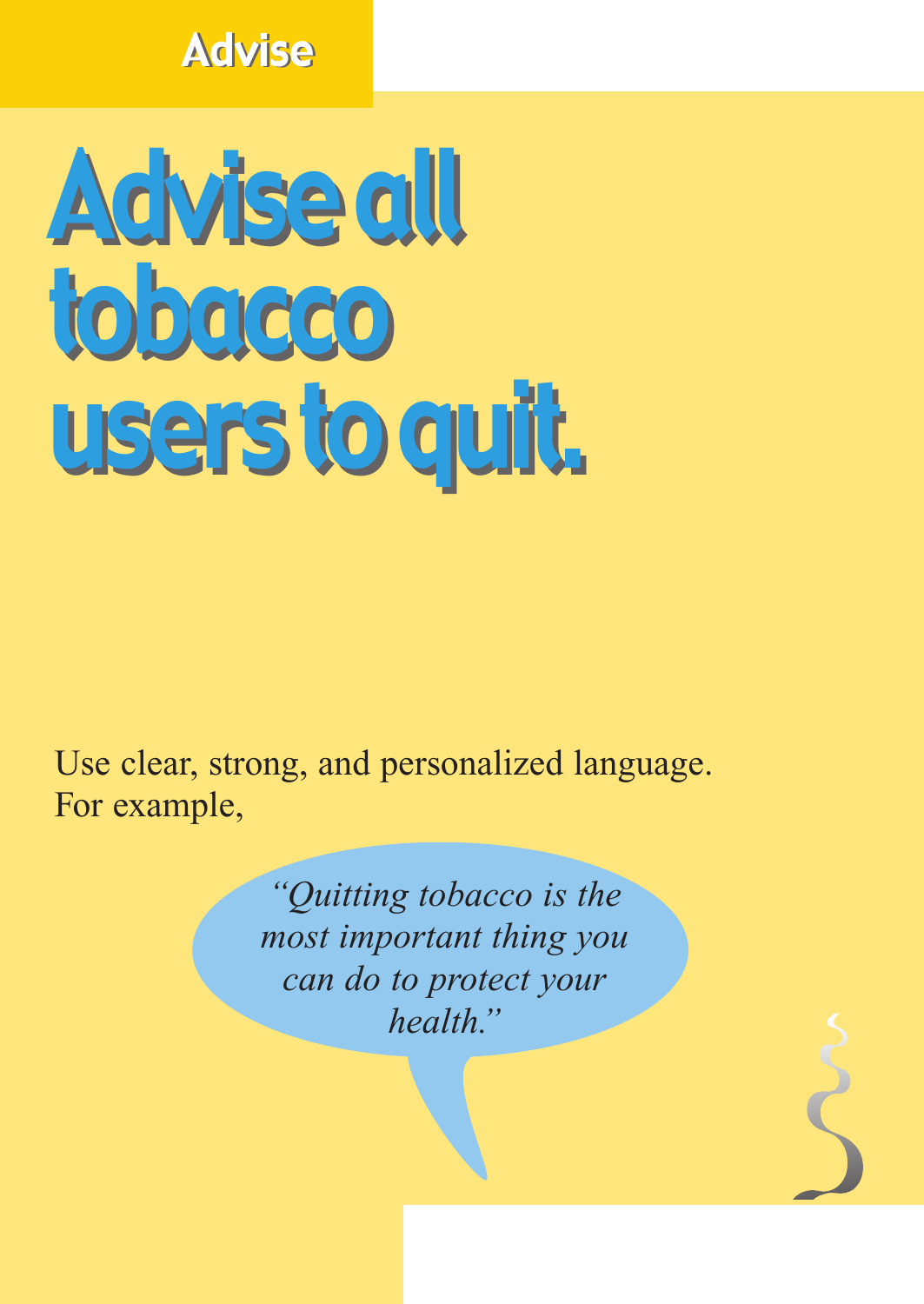### **Assess**

# Assess Assess readiness readiness to quit. to quit.

Ask every tobacco user if he/she is willing to quit at this time.

- If willing to quit, provide resources and assistance (see *Assist* section).
- If unwilling to quit at this time, help motivate the patient:
	- Identify reasons to quit in a supportive manner.
	- Build patient's confidence about quitting.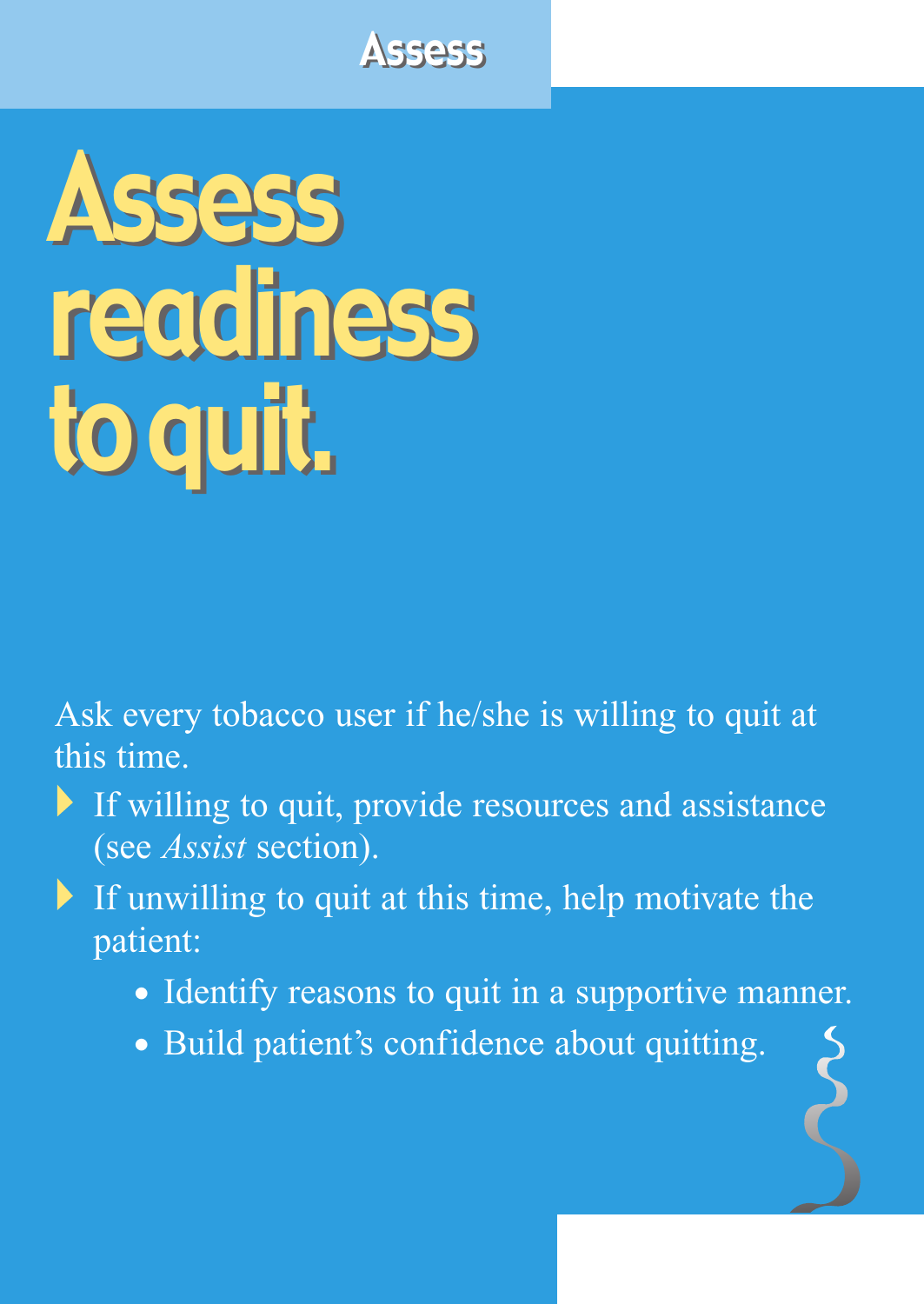

# Assist Assist tobacco tobacco users with a users with a quit plan. quit plan.

#### **Assist the smoker to:**

- Set a quit date, ideally within 2 weeks.
- Remove tobacco products from their environment.
- Get support from family, friends, and coworkers.
- Review past quit attempts—what helped, what led to relapse.
- Anticipate challenges, particularly during the critical first few weeks, including nicotine withdrawal.
- Identify reasons for quitting and benefits of quitting. *(more)*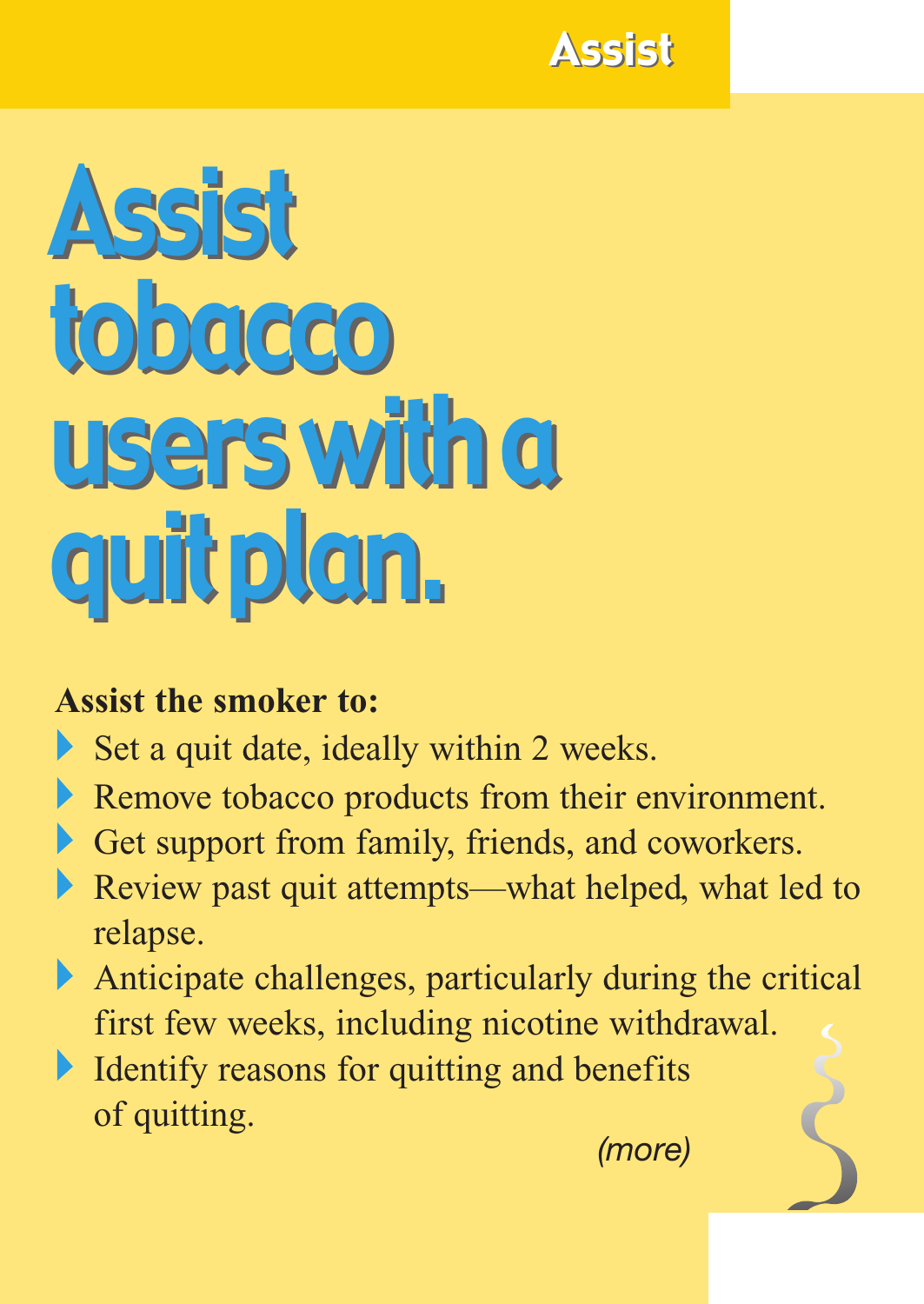#### **Give advice on successful quitting:**

- Total abstinence is essential—not even a single puff.
- Drinking alcohol is strongly associated with relapse.
- Allowing others to smoke in the household hinders successful quitting.

#### **Encourage use of medication:**

Recommend use of over-the-counter nicotine patch, gum, or lozenge; or give prescription for varenicline, bupropion SR, nicotine inhaler, or nasal spray, unless contraindicated.

#### **Provide resources:**

- Recommend toll free 1-800-QUIT NOW (784-8669), the national access number to State-based quitline services.
- Refer to Web sites for free materials:
	- Agency for Healthcare Research and Quality: www.ahrq.gov/path/tobacco.htm
	- U.S. Department of Health and Human Services: www.smokefree.gov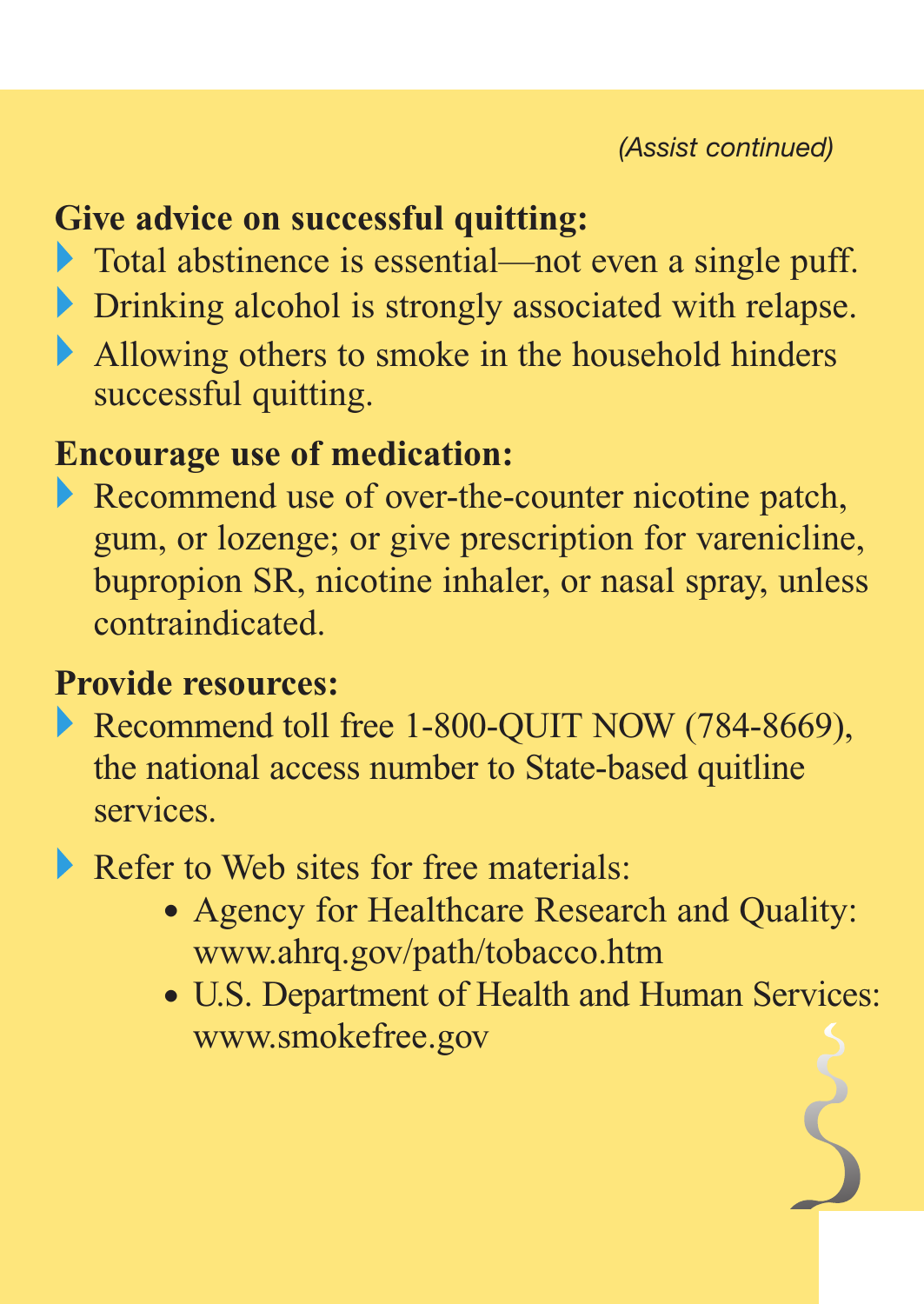

## Arrange followup visits. visits.Arrange followup

Schedule followup visits to review progress toward quitting.

If a relapse occurs, encourage repeat quit attempt.

Review circumstances that caused relapse. Use relapse as a learning experience.

Review medication use and problems.

Refer to 1-800-QUIT NOW (784-8669).

For more information on prescribing, precautions, and side effects, see the Public Health Service Clinical Practice Guideline, *Treating Tobacco Use and Dependence: 2008 Update*, www.ahrq.gov/path/tobacco.htm.